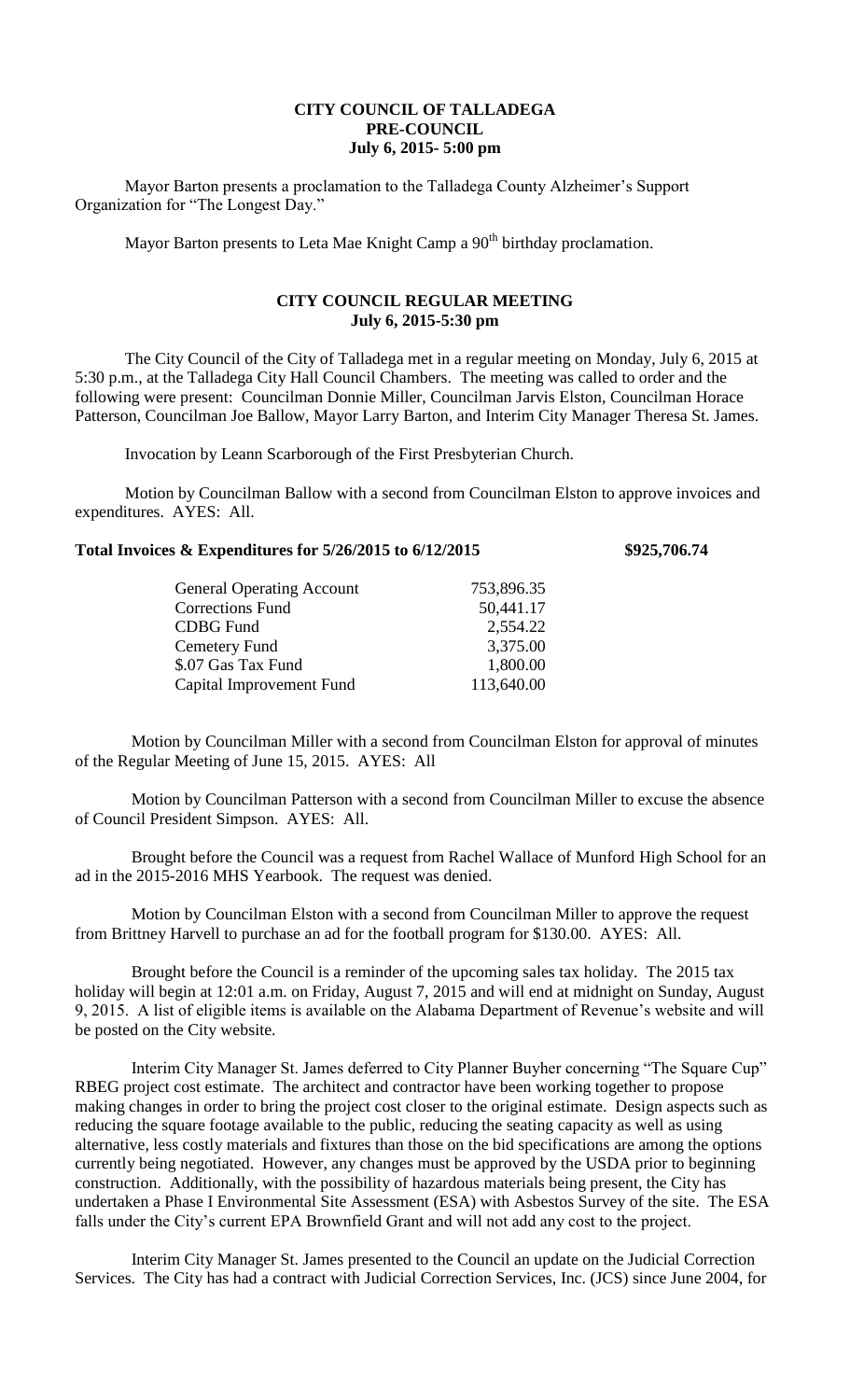probation services. Council members have recently voiced concerns regarding the utilization of JCS in light of reports of lawsuits against the firm and the fact that neighboring municipalities have discontinued their agreements with JCS. Correspondence has recently been received from the Southern Poverty Law Center (SPLC) regarding the lawsuit filed by SPLC against JCS and asks the City of Talladega to terminate its contract with JCS. JCS has also sent correspondence rebutting the allegations. Regardless of the dispute between the two entities, Municipal Court employees and the Judge have been considering termination of JCS services and the Judge is no longer referring defendants to JCS. Per the contract with JCS, termination requires 30 days written notice. If cutting ties permanently with JCS is given consideration, the Municipal Court office must be prepared with trained staff and procedures to accept payments which are currently being made to JSC. Councilman Patterson stated that he has long opposed the contract and will act on it. Councilman Elston asked that a plan be made to provide services to citizens. Councilman Miller asked Human Resource Director Fuller if there is a need to hire another Court Office employee to handle payments. Director Fuller stated that the new fourth magistrate could do the job and that they would need to purchase another module on the current system to accommodate payments. Motion by Councilman Ballow with a second from Councilman Miller to terminate the contract with JSC. AYES: Councilman Miller, Councilman Ballow, and Councilman Patterson ABSTAIN: Councilman Elston

Interim City Manager St. James brought before the Council an amendment to the Open Meetings Act. On June 4, 2015, Governor Bentley signed SB21, which amends the Open Meetings Act. One main focus of the amendment is to define and prohibit "Serial Meetings," as well as to clarify what does not constitute a serial meeting.

Roger Frazier came before the Council regarding his property at 201 Frazier Street. Mr. Frazier requested the Council address his issues. The first issue being the connection of the water lines, the fence post wires needing to be tightened and the gate swings in the wrong direction, the crossing to his farm/ pasture needs to be constructed, and the ditches need to be re-evaluated as he believes they are hazardous. Public Works Director Phillips stated that gravel was placed on the driveway, the 2 main water lines have been connected, and Mr. Chitwood of CDG had told her that the ditches were safer now than they were before; it is providing drainage. A wooden rail fence is possible and an estimate was requested. However Director Phillips was unable to contact Mr. Waites of Waites Construction regarding the fence post and Mr. Chitwood and Mr. Waites have not been able to get together to discuss the crosswalk to the farm/pasture. Councilman Patterson requested the City Manager coordinate with Director Phillips concerning this issue.

**Resolution #3544** approving travel advances for members of the Police Department attending the CALEA Conference in Colorado Springs, Colorado.

**Resolution #3545** approving a contract with KHAFRA Engineering for a structural condition evaluation of the Big Springs Monument for a total cost of \$2,400.00.

Councilman Miller stated that there is a club that is wanting to donate to this Monument.

Motion by Councilman Elston with a second from Councilman Ballow to approve Resolutions #3544 and #3545. Roll Call. AYES: All.

**Resolution #3546** approving a contract with Carr, Riggs & Ingram (CRI) for auditing services for FY 2015 for the City and the Water Department at a cost of \$52,000.00

Motion by Councilman Ballow with a second from Councilman Elston to approve Resolution #3546. Roll Call. AYES: All.

**Resolution #3547** approving the agreement with East Alabama Regional Planning and Development Commission for the Section 5311 Rural Transportation Program with a local match of \$47,227.00.

**Resolution #3548** authorizing the use of Electronic Vote Counting System per Section 17-7-21 of the Code of Alabama 1975.

Motion by Councilman Miller with a second from Councilman Elston to approve Resolutions #3547 and #3548. Roll Call. AYES: All.

**Resolution #3549** authorizing removal of junk cars and assessing lien for cost of abatement to 722 Pulliam Street.

**Resolution #3550** authorizing removal of junk cars and assessing lien for cost of abatement to 117 Brecon Access Road.